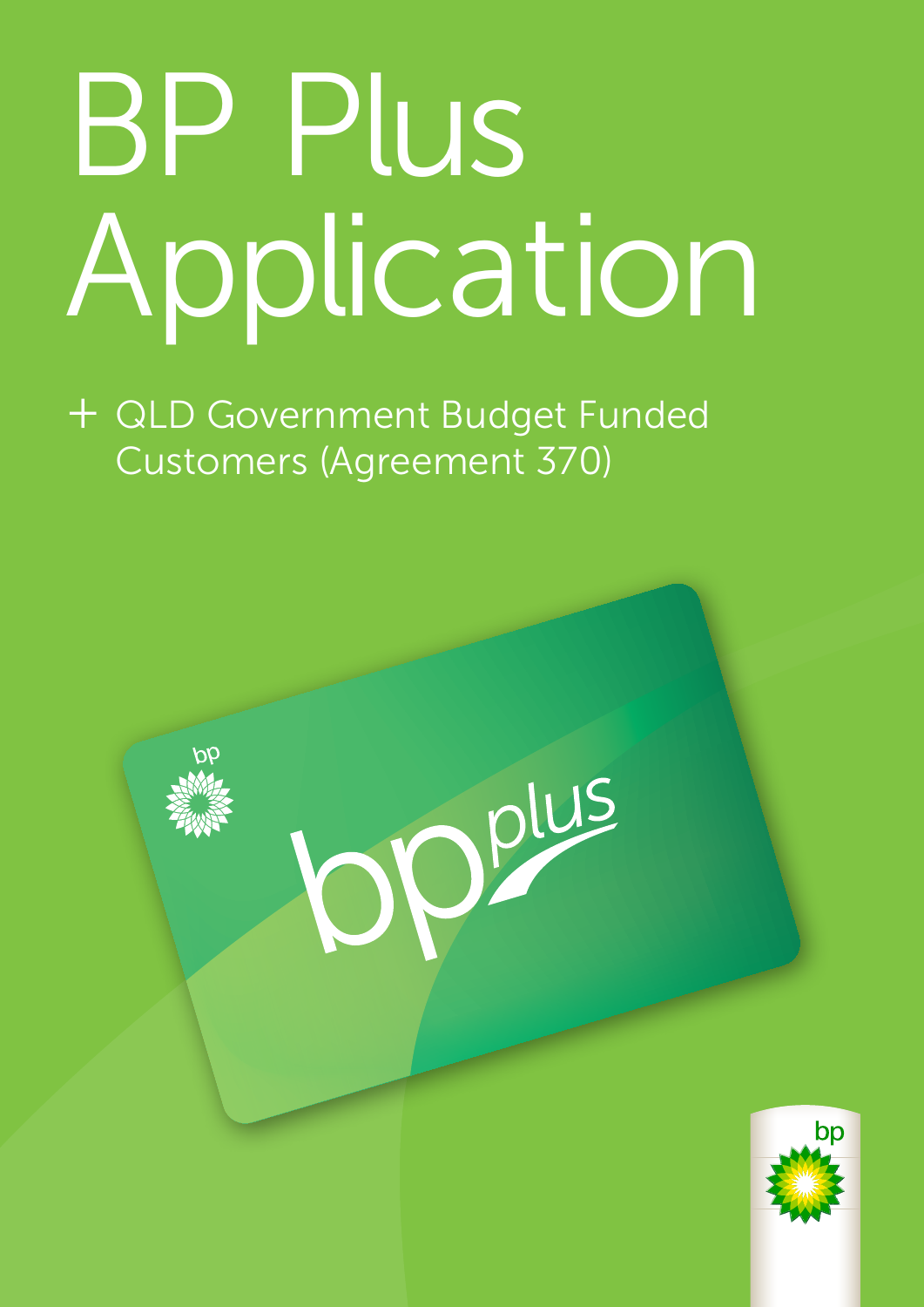# BP Plus Application

This Application is provided to you under Deed of Agreement entered into by BP Australia Pty Ltd and the NSW State Contracts Control Board for supply of card fuel and associated services (Agreement 370). Agreement 370 can be obtained from your government representative. The use of your BP Plus Fuel Card is governed by Agreement 370 and the BP Plus Fuel Card Terms and Conditions (which are also attached to this Application). In making this Application you agree to have read, understood and be bound by all the BP Plus Fuel Card Terms and Conditions and the terms and conditions in Agreement 370 that applies to You and pursuant to Agreement 370 will form a customer contract between You and BP.

Please note that any crossing out or amendment of the terms enclosed (including the use of white out) will result in the application being rejected.

## Account Details

| Type of Entity: (Please tick one)                  | □ Government Agency                                                                                 | Company | □ Other Government body |
|----------------------------------------------------|-----------------------------------------------------------------------------------------------------|---------|-------------------------|
| Legal Entity Name (The Customer):                  |                                                                                                     |         |                         |
| ACN/ABN:                                           |                                                                                                     |         |                         |
| As Trustee for (if applicable):                    |                                                                                                     |         |                         |
| Trading Name (must be registered to ABN provided): |                                                                                                     |         |                         |
| Contact Person:                                    |                                                                                                     |         |                         |
| BP Plus Online Contact Person:                     |                                                                                                     |         |                         |
| BP Plus Online Contact Person Email Address:       |                                                                                                     |         |                         |
| Parent Company Name (if applicable):               |                                                                                                     |         |                         |
| Street Address (must not be a PO Box):             |                                                                                                     |         |                         |
|                                                    |                                                                                                     |         | Postcode:               |
| Postal Address (if different from above):          |                                                                                                     |         |                         |
| Business Telephone Number: (                       |                                                                                                     |         |                         |
| Mobile Number:                                     |                                                                                                     |         |                         |
| Facsimile Number:                                  |                                                                                                     |         |                         |
| <b>Email Address:</b>                              |                                                                                                     |         |                         |
| Description of Main Business:                      |                                                                                                     |         |                         |
| Estimate of Annual Fuel Usage: \$                  | Litres:                                                                                             |         |                         |
| Date Business Commenced:                           | $\prime$<br>$\sqrt{ }$                                                                              |         |                         |
| Payment Terms: (Please tick one)                   | 21 days from month end $\Box$ 7 days from month end<br>$\Box$<br>Weekly invoice with 7 days payment |         |                         |
| <b>Accounts payable Contact</b>                    |                                                                                                     |         |                         |
| Name                                               |                                                                                                     |         |                         |
| Telephone Number: (<br>$\left( \right)$            |                                                                                                     |         |                         |
| Email Address:                                     |                                                                                                     |         |                         |
|                                                    |                                                                                                     |         |                         |
|                                                    |                                                                                                     |         |                         |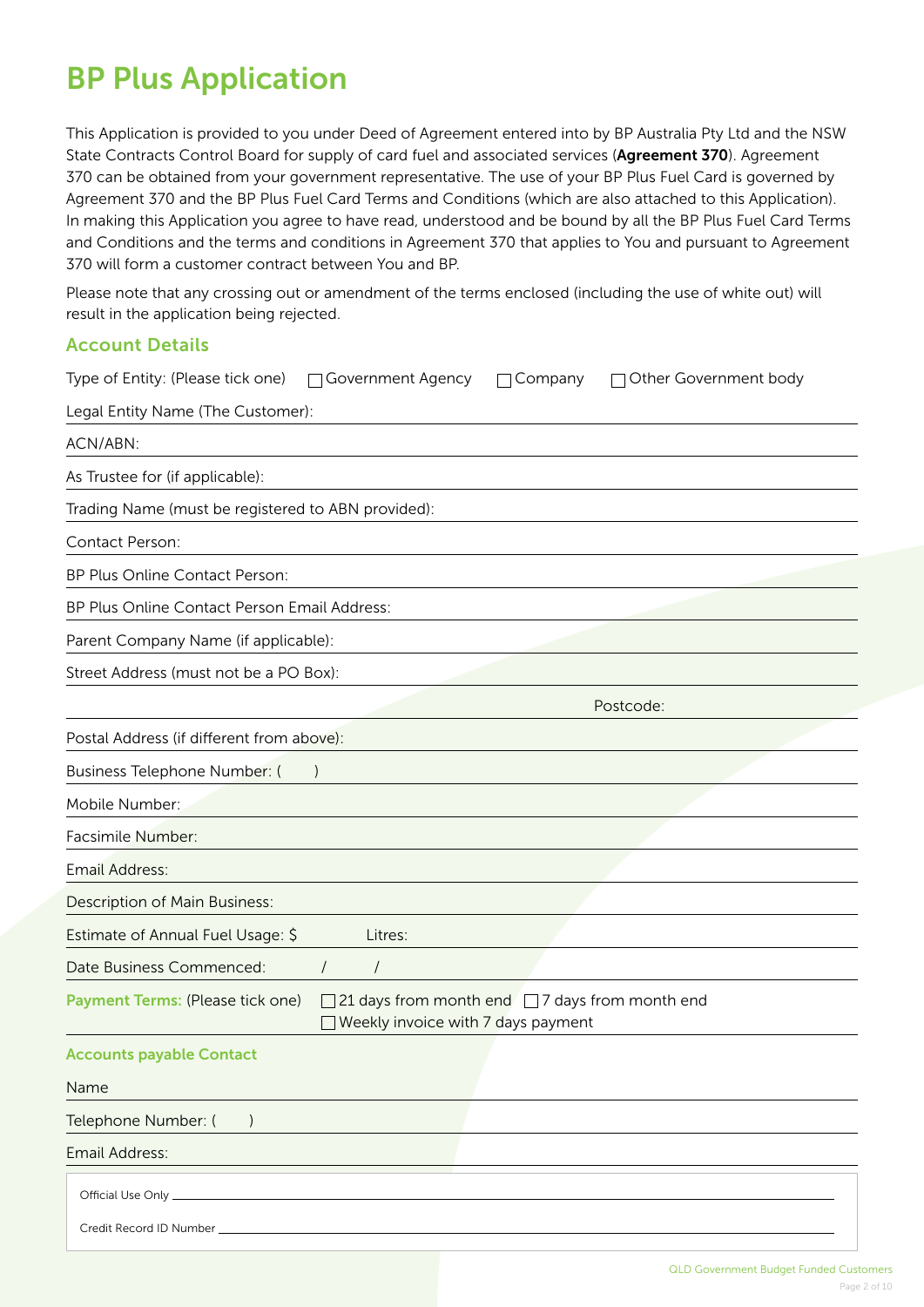# BP Direct Debit Request Form

For those agencies that do not wish utilise the Direct Debit function, payments of full statement amount must be made by the due date into the following account:

ANZ BSB: 014 252 Account Number: 775 330 806

Request For Debiting Amounts To Accounts By The Direct Debit System

Date / /

## Insert name and address of Financial Institution at which your account is held

### Insert your name in full

I/We

(Surname, Company name or Business name) (Given names, ABN number)

request you, until further notice in writing, debit my/our account described in the schedule below, any amounts which BP AUSTRALIA PTY LTD ABN 53 004 085 616

("the User"). User ID number 658 may debit or charge me/us through the Direct Debit System.

I/We understand and acknowledge that:

- 1. This direct debit arrangement is governed by the terms and conditions of the BP Direct Debit Client Service Agreement received by me/us and I/we have read and understood those terms and conditions.
- 2. The User may in its absolute discretion at any time by notice in writing to me/us, terminate this request as to future debits.
- 3. The User may by prior arrangement and advice to me/us, vary the amount or frequency of future debits

## Customer Signature(s) (If joint account all signatures may be required):

| Customer's Address:                                          |                                                                                                                                                                                   |
|--------------------------------------------------------------|-----------------------------------------------------------------------------------------------------------------------------------------------------------------------------------|
| <b>Name Of Bank Account</b>                                  |                                                                                                                                                                                   |
| Insert name of account which is to be debited <sup>*</sup> : |                                                                                                                                                                                   |
| <b>BSB Number</b>                                            | <b>Account Number</b>                                                                                                                                                             |
|                                                              |                                                                                                                                                                                   |
| Institution.                                                 | Note: Direct Debiting is not available on the full range of accounts. If in doubt please refer to your Financial<br>* Bank account only - payment can not be made by credit card. |
| Official Use Only<br>Reference No                            |                                                                                                                                                                                   |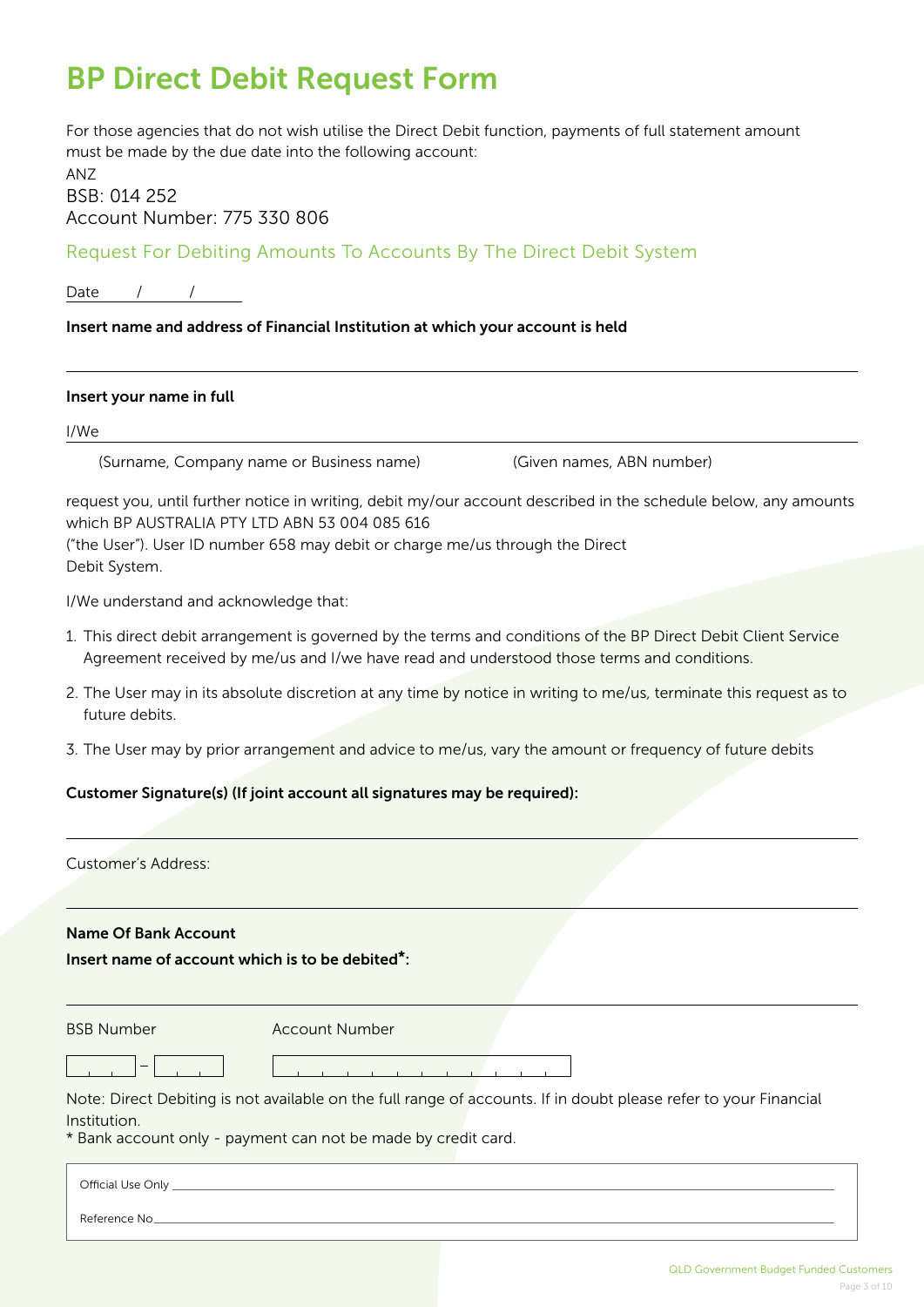# Acceptance of Terms and Conditions & Privacy Act Declaration

Please note that this section must be completed and signed prior to the application being considered for approval.

## Terms & Conditions

I/We agree that on the making of this Application, I/We agree to be bound by the BP Plus Fuel Card Terms and Conditions attached hereto and the terms and conditions appearing in Agreement 370. For additional copies of the BP Plus Fuel Card Terms and Conditions, contact BP's dedicated Government Support on 1800 337 505 or email bpgovernment@bp.com. For copies of Agreement 370 please contact your Government representative. I/We have read and understood the BP Plus Fuel Card Terms and Conditions and terms and conditions of Agreement 370, and agree that subject to BP's acceptance of this application, those conditions will apply and constitute a contract between You and BP. BP reserves the right to accept or reject the application in its absolute discretion.

I/We declare that the information provided on, or pursuant to, this application is true and correct in every particular and it is upon this basis that BP is to determine whether or not to grant this application.

I/We being the person(s) named as the Customer or where the Customer is a corporation, being the directors of the Customer as specified in this application authorise BP to make any enquires (including obtaining a credit report) concerning my/our credit worthiness or as to the accuracy of the information provided in this application and consent to any credit report concerning me/us being made available to BP for the purpose of assessing this application for credit and/or my/our acceptability as a guarantor and authorise BP to exchange or disclose any information concerning my/our credit worthiness or this application from or to any person or source and acknowledge that all or some of the information may be disclosed to a credit reporting agency within the meaning of the Privacy Act 1988 as amended. I/We further authorise BP to make any additional periodic checks that it sees fit to continue its assessment.

You also confirm that any telephone contact numbers you have given us are business related telephone numbers and that you consent to BP using these telephone numbers to contact you.

| 1. Name:                 |       |  |  |  |
|--------------------------|-------|--|--|--|
| <b>Business Address:</b> |       |  |  |  |
| Signature:               | Date: |  |  |  |

#### BP is committed to protecting your privacy.

#### 1. Information about our Organisation & Web site.

BP respects your privacy and is committed to protecting it. We provide this Privacy Statement to inform you of our Privacy Policy and practices and of the choices you can make about the way your information is collected online or by telephone and how that information is used. The courts of the State of Victoria, Australia shall have exclusive jurisdiction over any dispute arising out of your use of the web site or our telephone system. Unauthorised access of this web site and associated software is unlawful and may result in legal proceedings

Our privacy policy is compliant with the Privacy Act 1988 (as amended). Privacy legislation is subject to revision and we strongly suggest that you regularly check our privacy statement.

#### 2. Data automatically collected.

We log visitor's domain and IP address automatically; this information does not identify you as an individual, but only the computer that is being used to view the site. This data is used to see where the site is being used in the world to ensure coverage, and for click stream analysis to help better understand site usage, so that we can improve our service to you. We do not link information automatically logged with personal data about specific individuals.

Within the bounds of law, we may monitor electronic (including telephonic) communications through our internal and external networks to ensure compliance with laws and internal policies and for legitimate business purposes.

#### 3. Cookies.

Cookies are small pieces of information that are stored on your computer by the server maintaining and operating the Site. They do not compromise your privacy or security as they store a randomly generated identifying tag on your computer. We save cookies on to your computer to enable our site to personalise your future visits. The information helps speed up navigation to help you find the information you are looking for. We use "session cookies" and "persistent cookies", which are described below.

Persistent cookies are used to help us develop the web site by measuring use. They identify pages accessed and provide personalised features. Session cookies are used for security reasons. These cookies allow you to be recognised once you have signed in and provide you with your confidential account information. They measure your time spent in a secure page, so that if inactive for a certain period the page will time out for your protection. The cookies can also remember data across different pages you use.

#### 4. Data collection and use.

When you request information through this site or by telephone, we may need to know some personal information about you. When emailing us, registering for recruitment, subscribing for free news or information we need your email address, name and other limited personal identifiers. If you chose to purchase, goods, products or services, we will require some additional limited financial details. Your personal data will be processed to provide information, goods, products and services you request in the form that you require.

BP may release information about you:

- where there is a duty to the public to disclose that information, we are required by law or the interests of BP require disclosure.

- to third parties who run the delivery service on our behalf. We are obliged to ensure that your data is used only in a manner necessary to provide this service.

BP will not sell or disclose your information to any individual or entity outside BP group companies or approved business partners without your permission.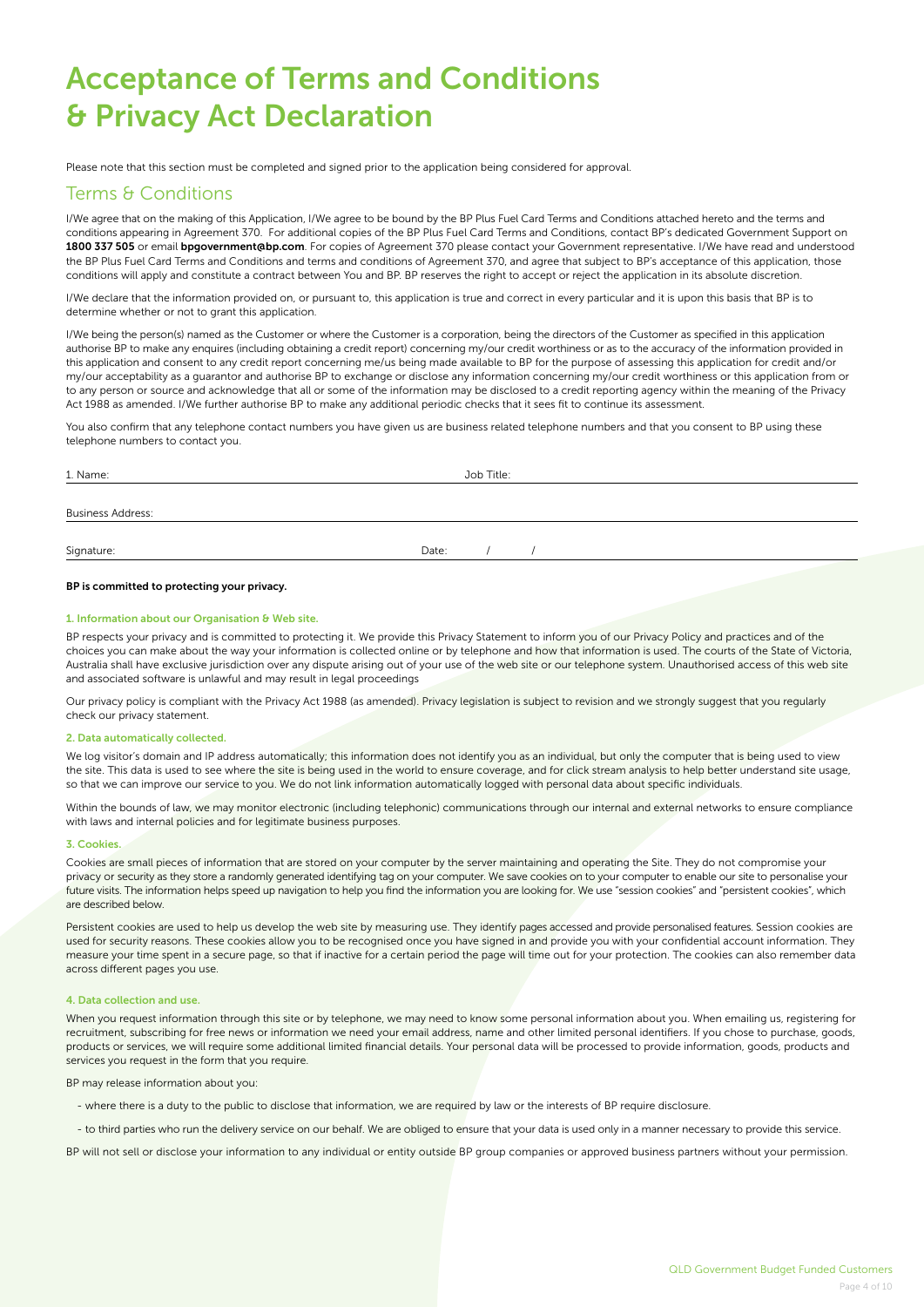# Acceptance of Terms and Conditions & Privacy Act Declaration...continued

Since BP operates globally, the information you submit may be transferred outside of Australia. This and all other transmissions will remain secure and under our sole control. By clicking the 'submit' button where you purchase products on your account, or by continuing with a telephone enquiry after you have been advised that the call may be monitored, you consent to such a transfer or monitoring.

We may use your email address to advise you of upgrades or changes to these services or to send communications regarding your account or BP information which you have requested.

If we look to use your personal data for a new purpose, beyond what it was originally provided for, we will ask for your consent.

#### 5. Access and Visitor choice.

You may unsubscribe or opt-out of services and withdraw consent to use your information at any time by contacting BP Customer Service Centre on 1800 337 505, or use the 'contact us' button on this web site. Please note that withdrawing your consent may result in your limited ability to use the site or receive information by telephone.

#### 6. Security.

We have implemented security policies, rules and technical measures to protect the personal data that we have under our control that complies fully with Privacy Act 1988 (as amended). The security measures are designed to prevent unauthorised access, improper use or disclosure, unauthorised modification & unlawful destruction or accidental loss.

Declaration I/We declare that the credit to be provided to me by the BP Card is to be applied wholly or predominantly for business or investment purposes (or for both purposes).

Important You should not sign this declaration unless this credit agreement is wholly or predominantly for business or investment purposes. By signing this declaration you may lose your protection under the Consumer Credit Code.

#### Signed by Me/Us:

on the date of this document:  $/$  /

If you require additional signature space please photocopy and attach.

 $\Box$  I/we do not wish to receive any promotional material from BP.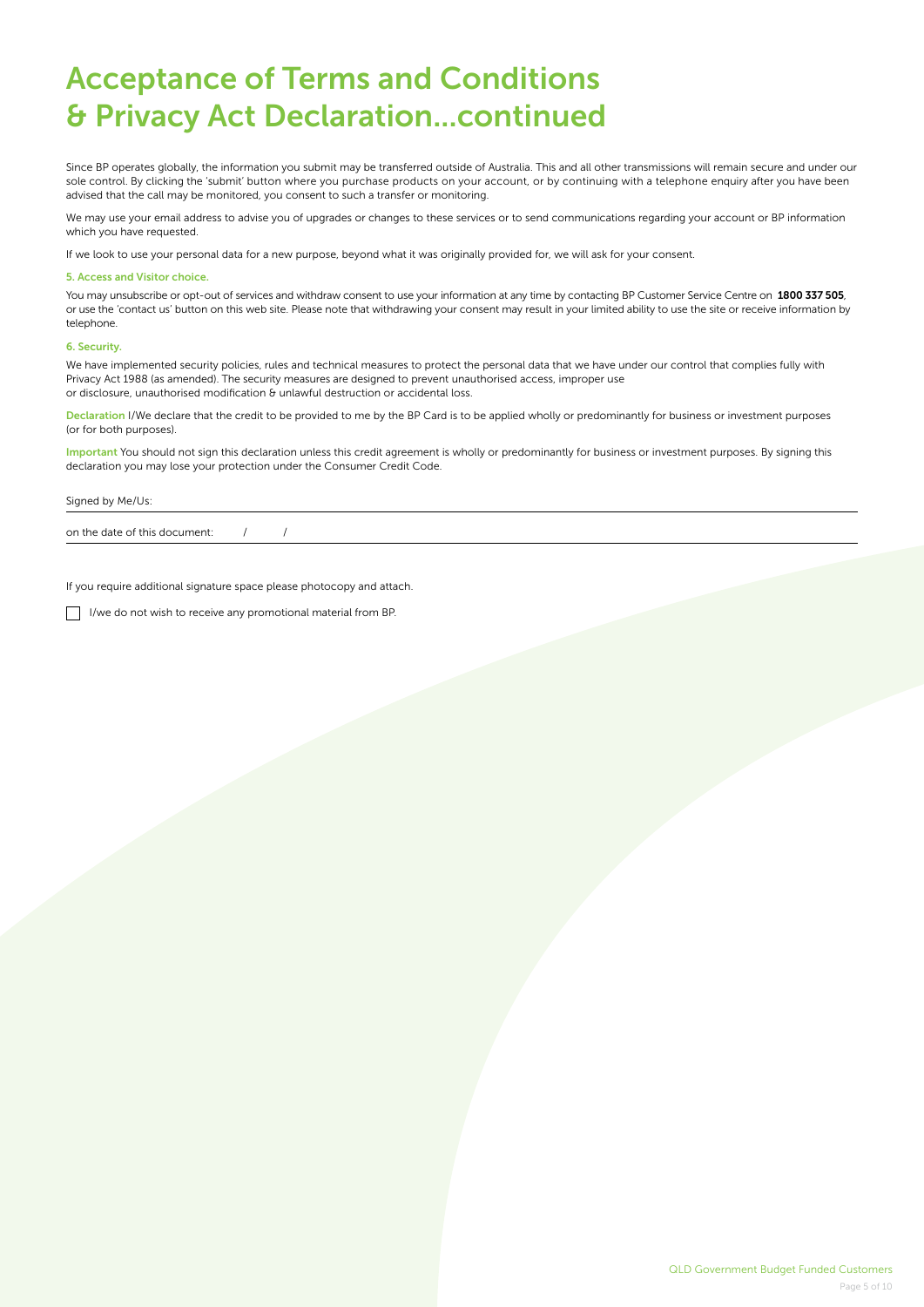## BP Plus Card Order Form

Company name to appear on the card (max. 25 characters)

 $\sim 10^{-1}$  $\sim 10$ 

Card Delivery Point (if different from account address):

Contact Name: Company Name:

Address: Postcode:

| <b>Card Details</b>                                                                                                                                         | <b>Cost Centre</b>                                                     | References/<br><b>Domestic No</b>                                                 | <b>Purchase Options</b>              |                                                      |          |          |                                      |        |     |                                    | <b>Security</b><br><b>Options</b> |         |      |       |          |                                 |           |
|-------------------------------------------------------------------------------------------------------------------------------------------------------------|------------------------------------------------------------------------|-----------------------------------------------------------------------------------|--------------------------------------|------------------------------------------------------|----------|----------|--------------------------------------|--------|-----|------------------------------------|-----------------------------------|---------|------|-------|----------|---------------------------------|-----------|
| Driver Name or<br>Vehicle colour, model, body type<br>and vehicle registration<br>(max. 20 characters)                                                      | Optional<br>(max. 10 characters)<br>Appears on Fleet<br>Control Report | Optional<br>(max. 8 characters)<br>Appears on Card<br>and Fleet Control<br>Report | $\phi$<br>All Products &<br>Services | Only<br>$\overline{\overline{O}}$<br>cb<br>All Fuels | Unleaded | Ultimate | $\overline{e}$<br>Unleade<br>Premium | Diesel | LPG | Repairs<br>$\mathbf{t}$<br>Service | c<br>Tyres, Batteries &<br>Parts  | Carwash | Shop | Diner | Odometer | $\frac{\mathsf{Z}}{\mathsf{D}}$ | Signature |
| e.g. Red Falcon Sedan 845 ATG                                                                                                                               | <b>QLD Sales</b>                                                       | 95715AB                                                                           | $\checkmark$                         |                                                      |          |          |                                      |        |     |                                    |                                   |         |      |       |          |                                 |           |
| 1                                                                                                                                                           |                                                                        |                                                                                   |                                      |                                                      |          |          |                                      |        |     |                                    |                                   |         |      |       |          |                                 |           |
| $\overline{c}$                                                                                                                                              |                                                                        |                                                                                   |                                      |                                                      |          |          |                                      |        |     |                                    |                                   |         |      |       |          |                                 |           |
| 3                                                                                                                                                           |                                                                        |                                                                                   |                                      |                                                      |          |          |                                      |        |     |                                    |                                   |         |      |       |          |                                 |           |
| 4                                                                                                                                                           |                                                                        |                                                                                   |                                      |                                                      |          |          |                                      |        |     |                                    |                                   |         |      |       |          |                                 |           |
| 5                                                                                                                                                           |                                                                        |                                                                                   |                                      |                                                      |          |          |                                      |        |     |                                    |                                   |         |      |       |          |                                 |           |
| 6                                                                                                                                                           |                                                                        |                                                                                   |                                      |                                                      |          |          |                                      |        |     |                                    |                                   |         |      |       |          |                                 |           |
| $\overline{7}$                                                                                                                                              |                                                                        |                                                                                   |                                      |                                                      |          |          |                                      |        |     |                                    |                                   |         |      |       |          |                                 |           |
| 8                                                                                                                                                           |                                                                        |                                                                                   |                                      |                                                      |          |          |                                      |        |     |                                    |                                   |         |      |       |          |                                 |           |
| 9                                                                                                                                                           |                                                                        |                                                                                   |                                      |                                                      |          |          |                                      |        |     |                                    |                                   |         |      |       |          |                                 |           |
| 10                                                                                                                                                          |                                                                        |                                                                                   |                                      |                                                      |          |          |                                      |        |     |                                    |                                   |         |      |       |          |                                 |           |
| If you require more than 10 cards, please request a copy of the bulk order form from your Sales Manager or find out more here: www.bp.com.au/BPPluscardbulk |                                                                        |                                                                                   |                                      |                                                      |          |          |                                      |        |     |                                    |                                   |         |      |       |          |                                 |           |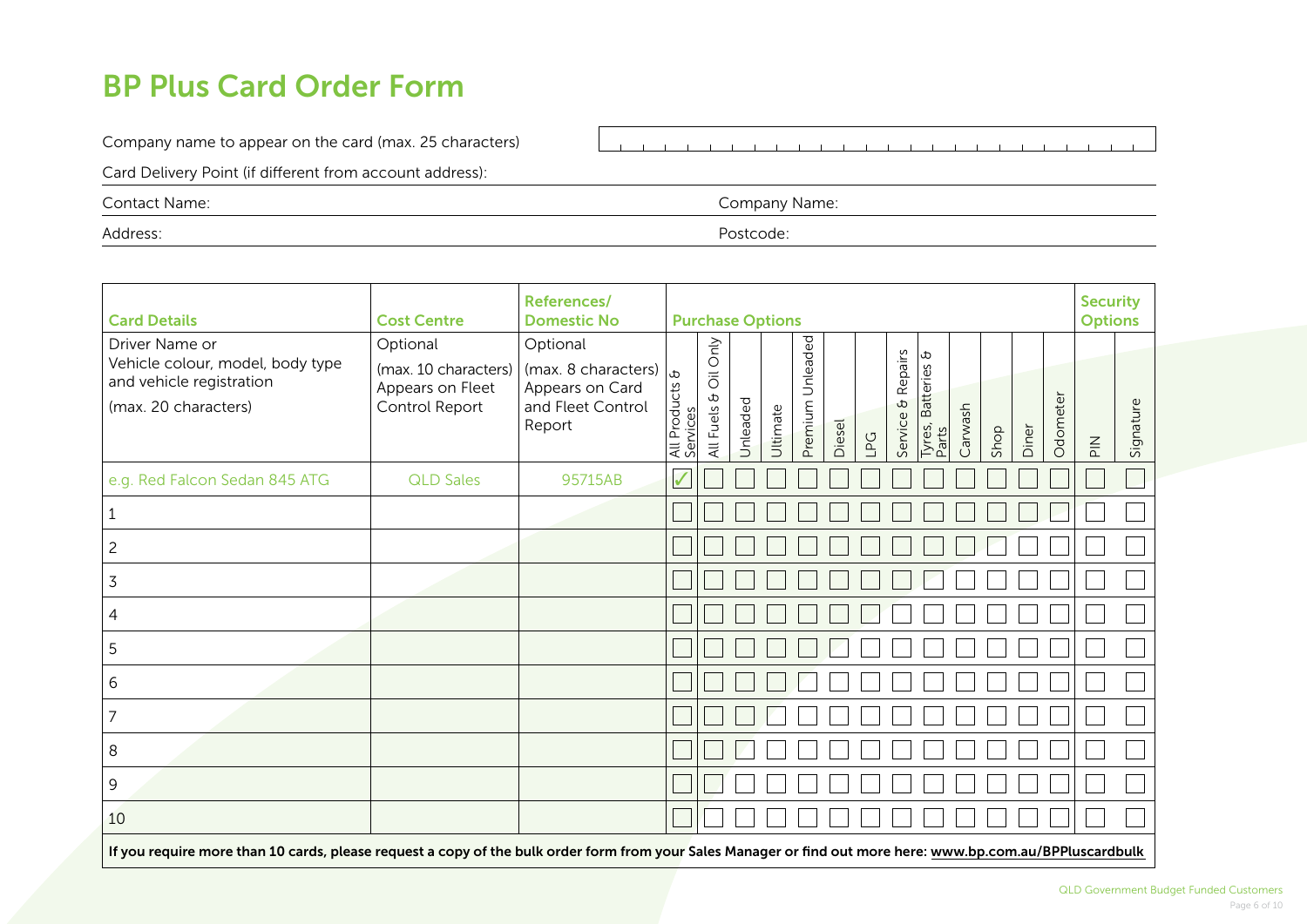# BP Plus Terms and Conditions

#### 1. Terms and Conditions Binding.

By applying for or first using the BP Plus Card, the Customer acknowledges acceptance of these terms and conditions and ensures their observance by the Customer and Authorised Users until all the Customer's BP Plus Cards expire, are cancelled or otherwise cease to be valid. The Customer acknowledges that, in the event of such expiry, cancellation or invalidity, it continues to be bound by all obligations and liabilities incurred by it before such expiry, cancellation or invalidity.

#### 2. Definitions.

Unless the context requires otherwise:

Agreement means these terms and conditions and any new or varied terms and conditions notified to the Customer by BP from time to time and includes the relevant terms and conditions contained in the Agreement between the State Contracts Control Board and BP dated (Head Agreement)

Application means the application form which is to be filled in by the Customer and returned to BP.

Authorised User means persons authorised by the Customer to use the Customer's BP Plus Cards and is deemed to be the agent of the Customer.

BP means BP Australia Pty Ltd ABN 53 004 085 616 of 717 Bourke Street, Docklands, Vic, 3008.

BP Plus Card means a fuel card solution provided by BP and any other cards nominated by BP.

BP Global Choice means BP's program to offset greenhouse gas emissions.

BP Global Choice Premium means the amount payable by the Customer to participate in BP Global Choice.

BP Motor Fuels means motor fuels including BP Ultimate, BP Unleaded with up to 10% renewable ethanol, Opal, unleaded and premium unleaded petrol, automotive LPG and diesel purchased by the Customer under BP trade marks and third party purchased automotive LPG and other fuel products nominated by BP from time to time.

BP Plus Online means the BP internet facility of that name.

Credit Limit means the amount nominated as such by BP from time to time.

Customer means the Customer named in the Application. If more than one person is named, each shall be jointly and severally liable under this Agreement.

Force Majeure means any event beyond the reasonable control of BP and includes, without limitation, riot, civil commotion, war, acts of terrorism, accident, shortened hours of labour, strikes, lockouts, compliance with a government request, storm, fire, Product shortage, or any discontinuance, whether total or partial, permanent or temporary, of any of BP's or BP's suppliers' sources of supply of crude petroleum or Product or the means of delivery of any Product or by any computer program or computer processor failure.

Nominated Person means a person nominated by the Customer under clause 7.

Nominated Premises means premises nominated by BP from time to time as accepting BP Plus Card and which may vary for any reason without notice to the Customer.

Nominated Vehicle means a vehicle nominated by the Customer under clause 6.

Other Products and Services means products and services other than BP Motor Fuels nominated by BP as available on the Customer's BP Plus Card at Nominated Premises.

PIN means personal identification number.

Product means BP Motor Fuels and Other Products and Services.

Interpretation. Singular words include the plural and vice-versa. A reference to a person includes a company, partnership, joint-venture, government body, association or organisation whether registered or not. Including means 'including without limitation'.

#### 3. BP Plus Card.

If BP accepts the Customer's Application, BP will make reasonable quantities of BP Plus Cards available for the Customer and Authorised Users to obtain Product at Nominated Premises. Reasonable quantities of additional and replacement BP Plus Cards may be available. Each BP Plus Card will be marked with the Customer's name and identifying number. The Customer must specify either a Nominated Vehicle (see clause 6 below) or a Nominated Person (see clause 7 below) on the BP Plus Card. The BP Plus Cards must also have a PIN which must be entered at time of purchase and/or a signature panel which must be signed immediately by each Authorised User.

#### 4. Customer's Purchases.

The Customer is deemed to purchase:

(i) BP Motor Fuels from BP; and

(ii) all Other Products and Services from the operator of the Nominated Premises.

To the full extent permitted by law, BP shall in no way be held liable in respect of any Product which is not deemed to have been purchased from BP under this clause.

#### 5. Credit Limit.

The Customer must ensure that its Credit Limit is not exceeded. Any excess is immediately payable to BP as a debt due and owing on demand. BP reserves the right to suspend all of the Customer's BP Plus Cards, without notice, until such time as any excess is paid and the account is within its Credit Limit.

#### 6. Nominated Vehicles.

If the Customer specifies a Nominated Vehicle the registration number and description will be embossed on the BP Plus Card. The Customer and Authorised Users must only use that BP Plus Card in respect of the Nominated Vehicle. The Nominated Vehicle being a vehicle owned by the Customer's business and/or used for the Customer's business and/or investment purposes. If requested at the Nominated Premises, the Authorised User presenting a vehicle-specific BP Plus Card must enter the appropriate PIN, state the registration number, provide a description of the Nominated Vehicle and sign the BP Plus Card docket or sales voucher. Supply of BP Motor Fuel on BP Plus Card must be into the running tank of the Nominated Vehicle. BP is not responsible for nor liable for verifying the Nominated Vehicle's registration number and description embossed on the BP Plus Card with the vehicle at the time of purchase.

#### 7. Nominated Persons.

If the Customer specifies a Nominated Person, the Nominated Person's name will be embossed on the BP Plus Card. The Nominated Person is an Authorised User and the Customer agrees to pay for Product and credit supplied. The BP Plus Card may have a signature panel on the reverse which must immediately be signed by the Nominated Person and/or a PIN which must be entered by the Nominated Person at the time of purchase. Such BP Plus Cards must only be used by the Nominated Person. At the Nominated Premises, the person presenting the BP Plus Card may be required to sign the BP Plus Card docket or sales voucher and/or enter their PIN.

#### 8. Customer Responsibility.

The Customer is responsible for all issued BP Plus Card's and Customer Purchases and must ensure all BP Plus Cards are valid at the time of use, are in good physical working condition and all details embossed on the BP Plus Cards are correct at the time of purchase. The Customer must monitor the use of all BP Plus Cards and ensure they are stored in a safe place. All PINs are to be kept confidential and only disclosed to Authorised Users. The Customer must immediately destroy or return to BP all BP Plus Cards no longer used, expired, cancelled or otherwise invalid BP Plus Cards. For the avoidance of doubt, the Customer is liable for all loss, damage or cost whatsoever, howsoever arising, in failing to comply with this clause.

#### 9. Unauthorised Use.

Except as expressly provided in this Agreement, the Customer is responsible for and BP is not liable for any unauthorised use whatsoever of any BP Plus Card. If BP considers that a BP Plus Card has been used other than as permitted or contemplated by this Agreement, BP may at any time retain and/ or suspend that BP Plus Card and forthwith cancel all privileges attached to that BP Plus Card and/or the account to which it relates.

#### 10. Supply of Product.

On presentation of a valid BP Plus Card, supplies of Product will be made available to the Customer and Authorised Users at Nominated Premises, subject to hours of business and availability of supplies. To the fullest extent permitted by law, BP shall not be liable in respect of any loss, damage or cost whatsoever, however arising, under or in connection with this Agreement and, in respect of any liability which can not be so excluded, such liability shall be fully discharged by BP either (in its sole discretion):

(a) supplying the Product;

- (b) resupplying that Product; or
- (c) supplying equivalent product or services.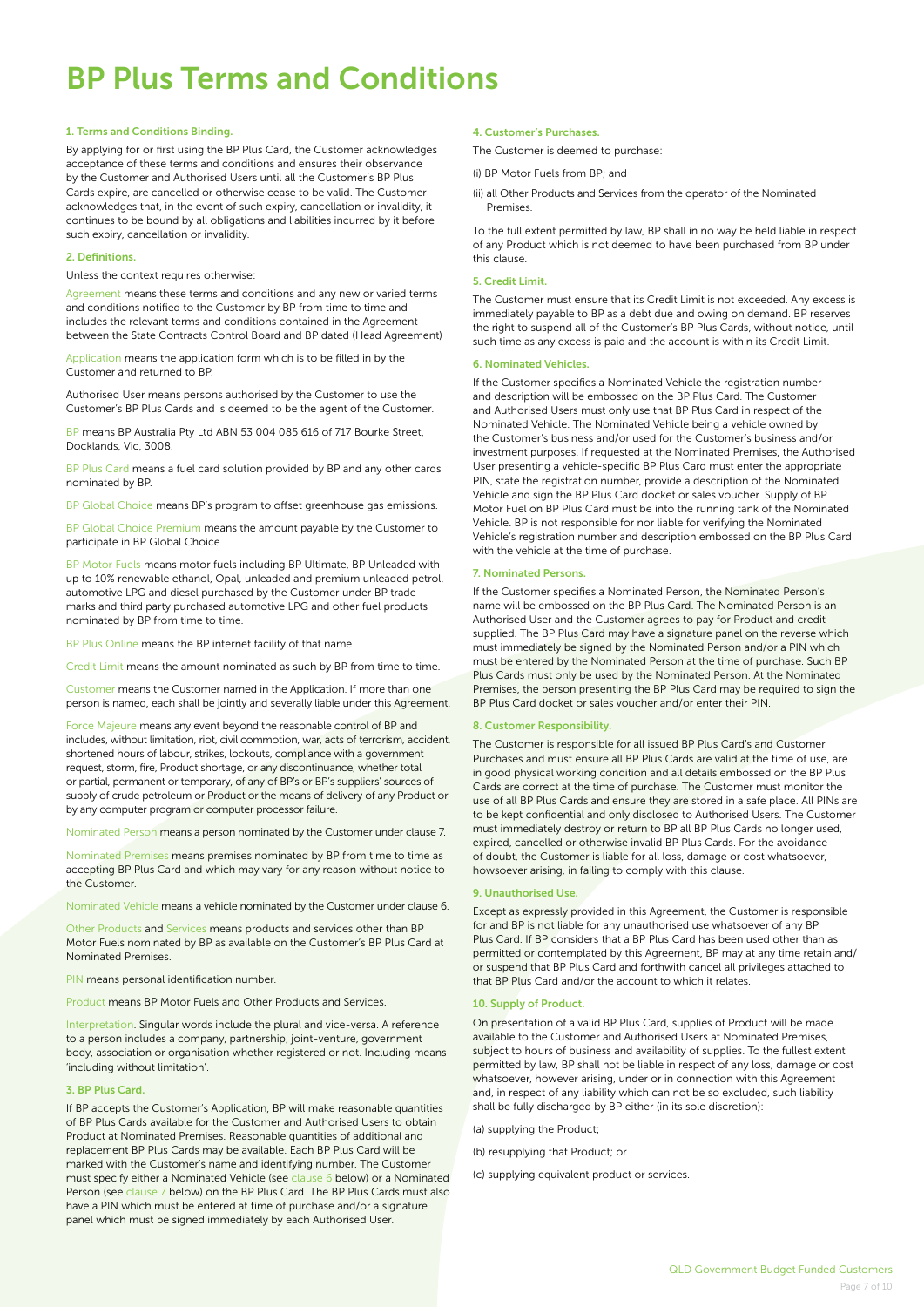# BP Plus Terms and Conditions...continued

This clause can only be varied by a subsequent written agreement signed by BP and the Customer. Without limiting the generality of this clause, if BP is prevented from or delayed in delivering any Product or service, or is otherwise prevented or delayed in performing its obligations under this Agreement by an event of Force Majeure, then BP's obligations are suspended for the duration of the event of Force Majeure. BP will promptly notify the Customer if an event of Force Majeure arises. In no circumstances shall BP be liable for any non-performance of or delay in performing it's obligations under this Agreement if such delay or nonperformance arises out of or is in connection with an event of Force Majeure.

#### 11. Invalid BP Plus Card.

BP may refuse to supply any of the Products in situations where a BP Plus Card produced at the time of purchase is invalid or damaged or an incorrect PIN or different signature is provided or the vehicle does not match the registration number and description embossed on the BP Plus Card.

#### 12. Safety, Health and Environment.

The Customer agrees to use its best endeavours to minimise all material health, safety and environmental risks and to avoid adverse health, safety or environmental incidents whilst on the Nominated Premises. The Customer must ensure compliance by their Authorised Users. If in BP's opinion a Customer and/ or Authorised User fails to comply with such requirements and/or endangers or threatens any site operator, property or operation of the site, BP has the right to refuse supply and/or entry of the offending party on its Nominated Premises.

#### 13. Property and Loss.

All BP Plus Cards remain the property of BP. The Customer must immediately notify BP of any BP Plus Card lost, stolen, no longer required or subject to possible unauthorised use, by BP Plus Online or telephone . BP will take responsibility for unauthorised use once a BP Plus Card has been reported lost, stolen or cancelled. The Customer must immediately destroy or return to BP all BP Plus Cards no longer used, expired, cancelled or otherwise invalid.

#### 14. BP Contacts and Enquiries. The following contacts should be used for:

- notification of lost or stolen BP Plus Cards or unauthorised use;
- queries;
- requests for new or replacement BP Plus Cards; and
- notification of any change in the Customer's contact details, bank account details, ownership, directors or legal identity.

#### BP Plus Online: www.bpplus.com.au/

BP Customer Service Centre (During Melbourne business hours): Phone: 1300 1300 27

Post: GPO Box 5222, Melbourne, VIC 3000

#### 15 -18 not used

19. Default and Termination. BP may immediately terminate this Agreement by notice to the Customer if the Customer

- breaches or is unable to comply with its obligations under this Agreement; the Customer is placed under external
- administration under the Corporations Act 2001 (Cth), becomes bankrupt, or in BP's opinion, is unable to pay its debts; an
- event of Force Majeure continues for 30 days; or in BP's opinion, ownership or control of the Customer changes
- substantially. If this agreement is terminated, the Customer must pay all outstanding amounts to BP within seven (7) days

after receipt of BP's notice. The Customer shall at all times indemnify BP and its employees, agents and contractors against all losses, claims, costs, demands and expenses whatsoever and howsoever arising which BP may sustain or incur as a result of any default by the Customer under this Agreement.

#### 20-21 not used

22. Financial Information. At BP's request from time to time, the Customer must provide to BP information in the form and for the period required by BP in relation to the Customer's financial position including a balance sheet, profit and loss statement and cash flow statement and, where the Customer is a corporation, information in relation to the Customer's officers from whom BP has or seeks guarantees.

#### 23. Miscellaneous.

- BP may add to or vary this Agreement (including pricing and payment provisions) from time to time on 7 days' written notice to the Customer.
- A certificate stating the approximate date upon which the Customer was notified of any variation or amendment to this Agreement or stating the amount owing to BP by the Customer at the date mentioned in a certificate signed by BP or an authorised officer of BP shall be, in the absence of manifest error, conclusive evidence against the Customer of the matter so stated in the certificate.
- No waiver by BP of the Customer's or Authorised User's breach of or failure to comply with this Agreement is to be construed as a general waiver.
- Rights and benefits of the Customer and Authorised Users relating to BP Plus Card are personal and may not be assigned or transferred in any way. Any purported assignment or transfer is null and void.
- BP may charge the Customer any government tax or other charge applied to the Customer's BP Plus Card or its use or the Customer's BP Plus Card account.
- The Customer must give BP written notice of any change in the Customer's contact details, ownership, directors or legal identity within 7 days of the change.
- This Agreement is governed by and interpreted in accordance with the laws of New South Wales. The Customer irrevocably submits to the jurisdiction of the Courts of New South Wales and waives any objection to such venue and any claim that an action has been brought in an inconvenient forum.
- Notification of any matter is deemed not to have been effective until confirmed or acted upon by BP.

#### 24. GST.

If GST is imposed on any supply made under or in accordance with this Agreement, the Customer must pay to BP an amount equal to the GST payable on or for the taxable supply, subject to the Customer receiving (if required by law) a valid tax invoice in respect of the supply. Payment of this amount must be made at the same time as payment for the taxable supply is required to be made in accordance with this Agreement.

#### 25. Communications.

BP can rely and act on any facsimile, e-mail or other online communication it receives from the Customer. If the communication was sent without the authority or consent of the Customer:

- (a) the Customer is bound by the contents of the communication so far as it affects BP; and
- (b) BP will not be liable for any loss, damages, cost or expense incurred by the Customer.

26. If there is any inconsistency between the terms and conditions of this Agreement and the Head Agreement, the terms and conditions of the Head Agreement shall prevail to the extent of the inconsistency.

#### 27. Marketing

By applying for a BP Plus Card, the Customer, the Nominated Persons and the Authorised Users provide their express consent for BP:

(a) to send, by direct email, telephone, email, SMS, push

notifications, or other digital methods, marketing communications for:

- i. news and offers for BP Plus members;
- ii. offers, news, and updates from BP, its related entities, and any programs, services, goods, or other offerings from them;
- iii. offers, news, and updates from third-party commercial partners, and loyalty program partners of BP, and any programs, services, goods, or other offerings from them;
- iv. market research;
- v. administrative and servicing matters;
- vi. trade promotions and other similar competitions; and
- vii. BP-branded products and services.
- (b) to associate and combine data collected from third parties with Your personal information, and using and disclosing that combined personal information to tailor Your experience and content, including third party content, and otherwise in accordance with these terms and conditions.

You can opt out of receiving all or any of the communications listed above:

i. for email communications by clicking the 'unsubscribe' link;

ii. for push notifications via device settings;

iii. for SMS messages, by opting out directly from an SMS; and

iv. for all other communications by contacting us at **aucustcare@bp.com** 

Please note that opting out of any of these communications may impact BP's ability to provide You with all the benefits that would otherwise be available to You.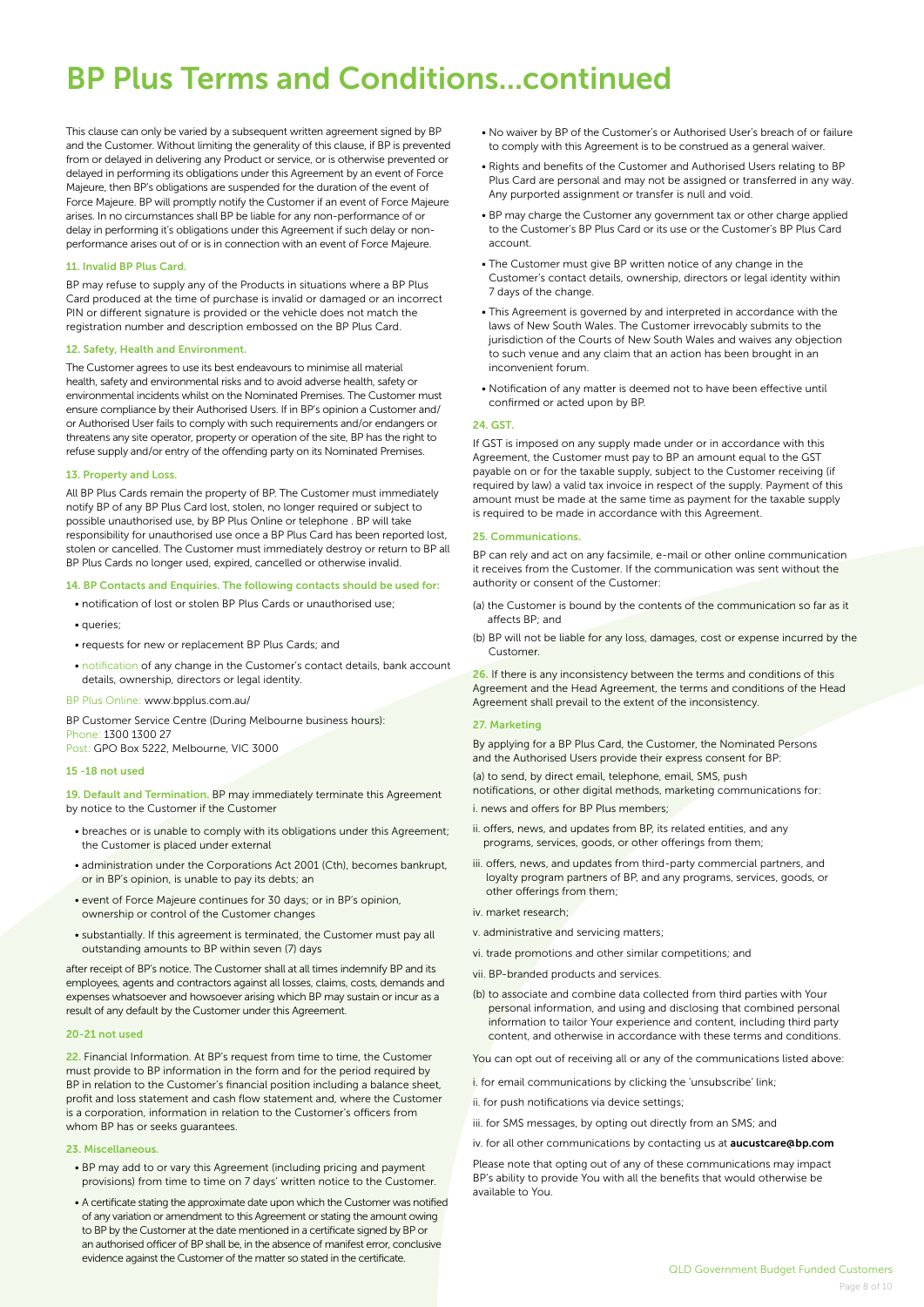# Direct Debit Client Service Agreement

## **Definitions**

Account means the account held at Your Financial Institution from which BP is authorised to arrange for funds to be debited.

Agreement means this Direct Debit Client Service Agreement between you and BP.

Business Day means a day other than a Saturday or a Sunday or a public holiday listed throughout Australia.

Debit Day means the day that payment by you to BP is due.

Debit Payment means a particular transaction where a debit is made.

Direct Debit Request means the Direct Debit Request between BP and you (and includes any Form PD-C approved for use in the transitional period).

BP means BP Australia Pty Ltd ABN 53 004 085 616

Your Financial Institution is the financial institution where you hold the Account.

#### 1. Debiting your Account.

- (a) By signing a Direct Debit Request, you have authorised BP to arrange for funds to be debited from your Account.
- (b) BP will only arrange for funds to be debited from your Account if we have sent to the address nominated by You in the Direct Debit Request, a billing advice which specifies the amount payable by you to BP and when it is due.
- (c) If the Debit Day falls on a day that is not a Business Day, BP may direct Your Financial Institution to debit your Account on the following Business Day.

#### 2. Changes by BP.

BP may:

- (a) vary any details of this Agreement or a Direct Debit Request at any time; or
- (b) terminate a Direct Debit Request and arrange with you an alternate payment method, by giving you at least fourteen (14) days' written notice.

#### 3. Changes by you.

- (a) Subject to 3.2, you may change the arrangements under a Direct Debit Request by contacting BP on 1300 1300 27.
- (b) If you wish to:
	- (i) stop or defer a Debit Payment;
	- (ii) cancel your authority for BP to debit your account; or
	- (iii) request a change to the amount and/or frequency of funds being debited from your Account, you must notify BP in writing at least fourteen (14) days before the next Debit Day. BP may agree or disagree and will respond prior to the next Debit Day.

#### 4. Your obligations.

(a) It is your responsibility to:

- (i) ensure that there are sufficient clear funds available in your Account to allow a Debit Payment to be made on the Debit Day in accordance with the Direct Debit Request;
- (ii) ensure that the authorisation given to draw on your Account is identical to the account signing instruction held by Your Financial Institution;
- (iii) advise BP if your Account is transferred or closed; and
- (iv) arrange a suitable alternate payment method if the drawing arrangements are cancelled either by you or Your Financial Institution.

4.2 If there are insufficient clear funds in your Account to meet a Debit Payment or the Direct Debit Request fails to meet the requirements of Your Financial Institution:

(a) you may be - charged a fee and/or interest by your Financial Institution;

(b) you may also incur fees or charges imposed or incurred by BP; and

(c) you must arrange for the Debit Payment to be made by another method or arrange for sufficient clear funds to be in your Account by an agreed time so that BP can process the Debit Payment.

4.3 You should check your Account statement to verify that the amounts debited from Your Account are correct.

4.4 If any GST is imposed on a supply made under this agreement, then you agree to pay an amount equal to the GST payable on or for the supply.

4.5 You agree to indemnify BP and to keep BP indemnified against all claims, demands, actions, suits and proceedings whatsoever against BP or any of its employees, contractors or agents arising out of or in connection with your instruction in the Direct Debit Request.

#### 5. Confidentiality.

5.1 BP will keep any information (including your Account details) in your Direct Debit Request confidential.

5.2 BP will only disclose information that we have about you:

(a) to the extent specifically required by law; or

(b) for the purposes of this Agreement (including disclosing information in connection with any query or dispute referred to in clause 6).

#### 6. Dispute.

6.1 If you believe that there has been an error in debiting your Account, you should notify BP directly on 1300 1300 27 and confirm that notice in writing with BP as soon as possible so that BP can resolve your query more quickly.

6.2 If BP concludes as a result of our investigations that your Account has been incorrectly debited we will respond to your query by arranging for Your Financial Institution to adjust your Account (including interest and charges) accordingly. BP will also notify you in writing of the amount by which your Account has been adjusted.

6.3 If BP concludes as a result of our investigations that your Account had not been incorrectly debited we will respond to your query by providing you with reasons and any evidence for this finding.

6.4 If we cannot resolve the matter you can still refer it to Your Financial Institution which may lodge a claim on your behalf.

#### 7. Notice.

7.1 If you wish to notify BP in writing about anything relating to this Agreement, you should write or send a facsimile to :

Address: Sales Management Team BP Customer Service Centre GPO Box 5222 MELBOURNE VIC 3001

Fax: (03) 9669 5133

7.2 Any notice will be deemed to have been received:

- (a) if sent by mail, five days after it is posted;
- (b) if personally delivered, when delivered;
- (c) if sent by facsimile transmission, when dispatched provided the machine of the sending party has produced a printed record of transmission.

8. This Agreement will be governed by and construed in accordance with the laws of the State of Victoria, Australia and the parties unconditionally and irrevocably submit to the non-exclusive jurisdiction of the courts of that State.